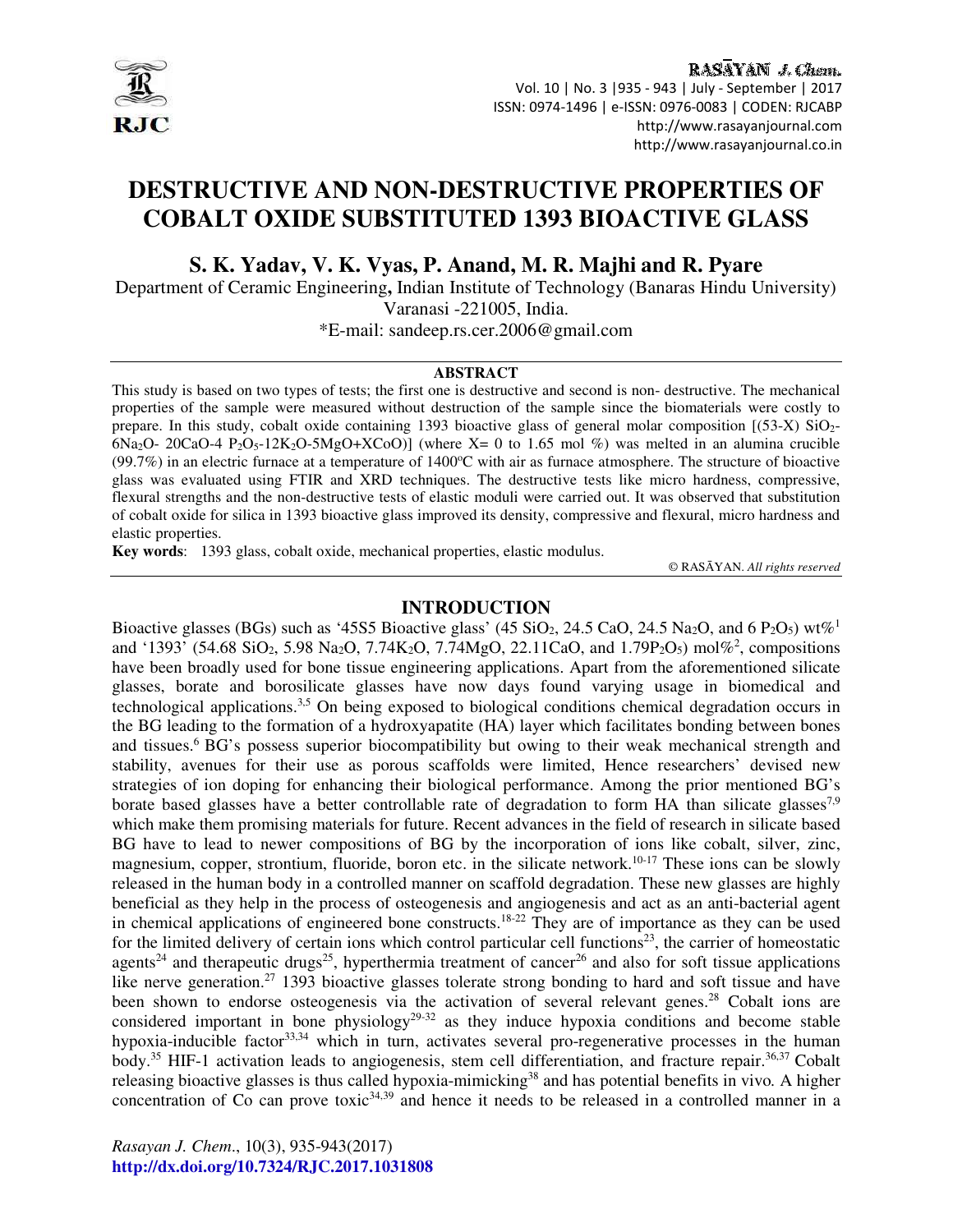physiological environment. In the present work, however, the mechanical properties of Co substituted 1393 bioactive glass have been studied to assess its suitability for various biological applications.

# **EXPERIMENTAL**

### **Preparation of bioactive glass**

Four batches having a concentration of raw materials were taken to prepare the glass samples. Normal melting and annealing techniques were used to prepare bioactive-glasses. For  $SiO<sub>2</sub>$  quartz with fine grained was taken. Soda and lime were introduced in the form of their respective anhydrous carbonates  $(Na_2CO_3$  and  $CaCO_3$ ). P<sub>2</sub>O<sub>5</sub>was added in the form of ammonium dihydrogen orthophosphate  $(NH_4H_2PO_4)$ . MgO and  $K_2O$  were also incorporated in the form of their respective carbonates (MgCO<sub>3</sub>) and  $K_2CO_3$ ). Cobalt Oxide was available as CoO. The mol percent of the different bioactive glass samples composition is given in Table-1. These raw materials were mixed thoroughly for 30 minutes in an already cleaned mortar and pestle. Different batches were kept in alumina crucibles and placed in an electric furnace to melt at a temperature of 1400°C for 3 hours. This steady state was maintained for another hour after which the homogenized melts were poured onto an alumina moulds and transferred to a regulated electric furnace already at a temperature of 500°C. The process of annealing was carried out for an hour after which the furnace was allowed to cool down to room temperature at a controlled rate of  $10^{\circ}$ C per minute. Glasses are annealed in order to remove any kind of internal stresses which developed during the formation process to prevent them from cracking on the application of mechanical or thermal shocks.

| $1$ able-1. Composition of Bioactive Grass (Mor $\%$ ) |                  |                   |       |          |      |        |      |
|--------------------------------------------------------|------------------|-------------------|-------|----------|------|--------|------|
|                                                        | SiO <sub>2</sub> | Na <sub>2</sub> O | Cao   | $P_2O_5$ | CoO  | $K_2O$ | MgO  |
| 1393                                                   | 54.68            | 5.98              | 22.11 | 1.79     | 0    | 7.74   | 7.74 |
| $Co-1$                                                 | 54.22            | 5.99              | 22.13 | 1.75     | 0.41 | 7.75   | 7.75 |
| $Co-2$                                                 | 53.78            | 5.99              | 22.15 | 1.74     | 0.84 | 7.75   | 7.75 |
| $Co-3$                                                 | 53.29            | 6.02              | 22.18 | 1.75     | 1.24 | 7.76   | 7.76 |
| $Co-4$                                                 | 52.85            | 6.02              | 22.19 | 1.75     | 1.65 | 7.77   | 7.77 |

Table-1: Composition of Bioactive Glass (Mol %)

# **X-ray diffraction measurements**

The bioactive glass samples were ground to powder form having a grain size of 75 $\mu$ m for X-ray diffraction analysis. XRD is done in order to distinguish and identify the crystalline phases present in the glass which itself is amorphous in nature. A RIGAKU-Miniflex II difractometer adopted Cu-Kα radiation  $(\lambda=1.5405 \text{ Å})$  having a tube voltage of 40kV and current of 35mA was used in the 2 $\Theta$  range between 20<sup>o</sup> and 80 $\degree$ . The step size was set to  $0.02\degree$  and the measuring speed was 1 $\degree$  per minute. JCPDS data cards were used as a reference for identifying the peaks in the graph.

# **Structural analysis using FTIR spectrometry**

FTIR spectrometry is carried out in order to identify the functional groups present in the bioactive glasses. For this the powdered glass samples were mixed with KBr in the ratio of 1:100 respectively and were put inside an evocable die to form homogeneous discs by applying a load of 10MPa. As KBr is prone to moisture attack, the discs were immediately subjected to an IR spectrometer (VARIAN Scimitar 1000, USA) for measuring the absorption spectra. The analysis was done at room temperature within the frequency range of 4000-400 cm<sup>-1</sup>.

#### **Density measurement**

The densities of all samples were measured at room temperature using a digital balance (Satorius, Model-BP221S, USA) which has an accuracy of  $\pm 0.0001$  gm. Water was used as an immersion fluid. Density was determined by Archimedes principle using the following formula:

Density =  $[W_a / (W_a-W_w)] \times 0.988$  (1)

Where, 'W'<sub>a</sub> is the weight in air, 'W<sub>w</sub>' is the weight in water and density of water is 0.988.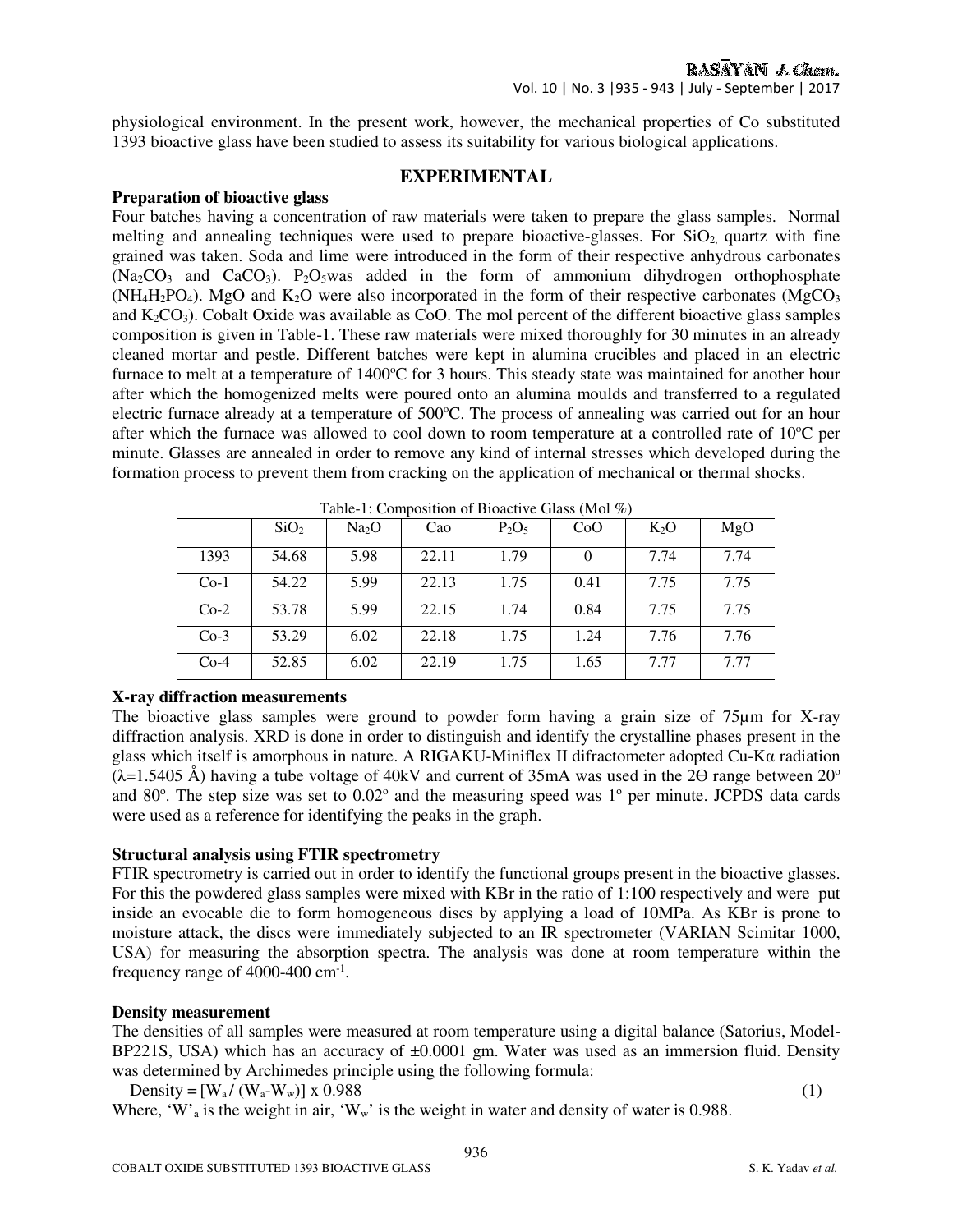#### **Measurement of Mechanical Properties Flexural Strength**

The bioactive glass samples were cast in cubical shape and were ground and polished to get the desired size of 1cm x 1cm x 1cm. These samples were subjected to three points bending test at room temperature using an Instron Universal Testing Machine (AGS 10kND, SHIMADZU) whose cross- head speed was 0.5 mm/min bearing a full-scale load of 2500 kg. The calculation of flexural strength was calculated using the formula:

$$
F = (3Pf L) / (2bh2)
$$
 (2)

Where  $P_f'$  is the load and 'L', 'b', 'h' are the length, breadth, and height of the glass samples respectively.

# **Compressive Strength**

For measuring compressive strength of the bioactive glass samples the Instron Universal Testing Machine was used having a cross-speed of 0.05 cm/min and a full-scale load of 2500 kg. The samples were cut into the desired size of 2cm x 2cm x 1cm according to ASTM standard D3171 and the test was conducted at room temperature.

# **Hardness**

The hardness of specimens having a size of 1cm x 1cm x 1cm according was measured to ASTM standard C730-98 using the Hardness Testing Machine. Indentations were made on the samples with loads lying within the range of 30mN - 2000mN which were applied at a velocity of 0.1 cm/sec. The formula for calculation of micro hardness (GPa) is given as below:

$$
H = 1.854 \times (P/d^2)
$$

 $)$  (3)

Where 'P' is the load and 'd' is the diagonal of the indentation.



Fig.1- XRD base and substituted bioactive glass

# **Elastic Properties**

The 1393 and Cobalt doped glass samples were cut and polished into cubic pieces and placed inside the instrument Olympus (M-45, USA) for measuring the ultrasonic wave velocities. Sonfech shear gel and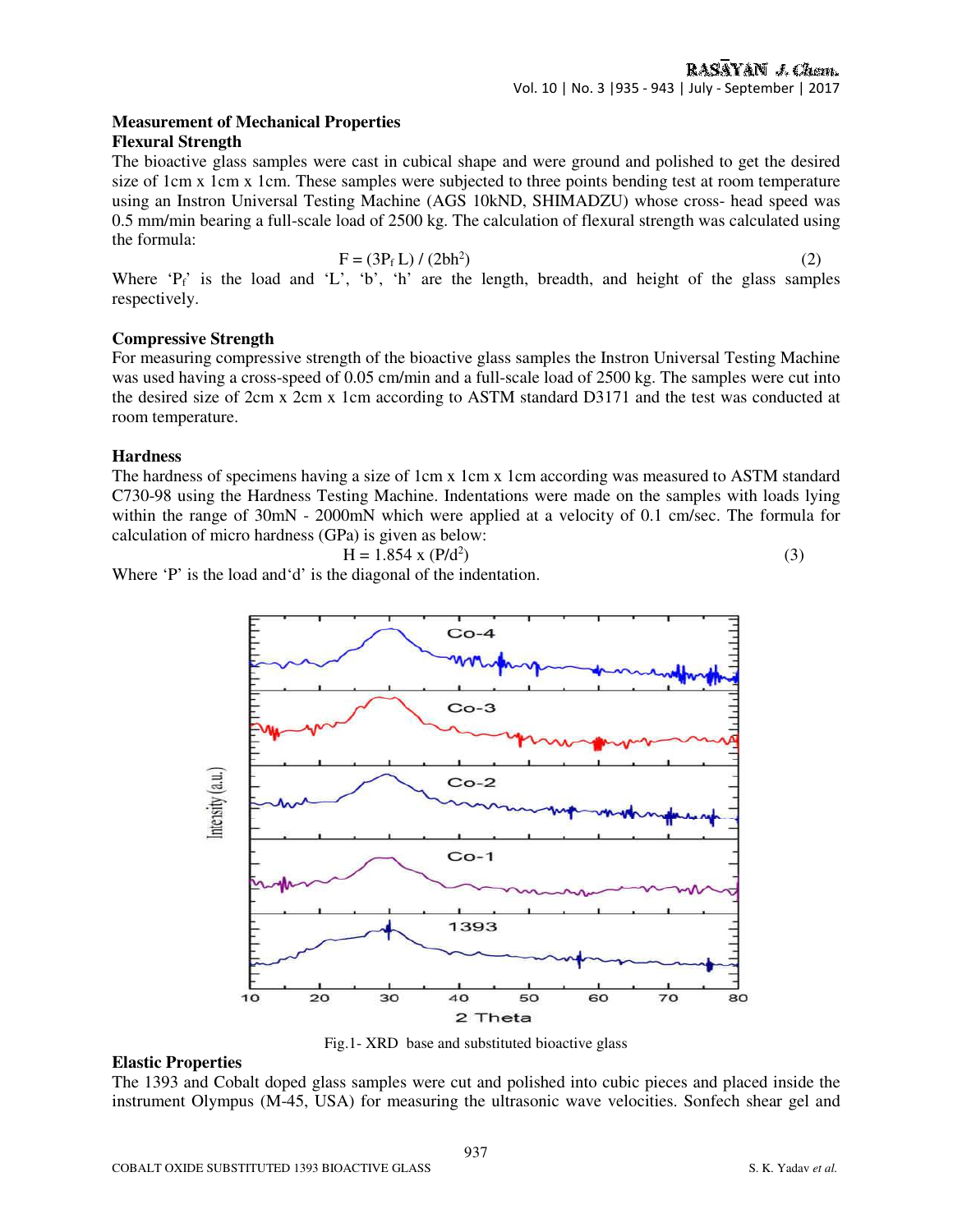Couplant glycerin were used for measuring the shear and longitudinal wave velocities respectively. Various formulae involving these velocities and density values were used for the calculation of Poisson's Ratio, Young's, Shear and Bulk Modulus of elasticity.

# **RESULTS AND DISCUSSION**

#### **X-Ray analysis of bioactive glasses**

The XRD patterns for an un-doped and Co doped 1393 bioactive glass samples are shown in Fig. 1. The results obtained are in good agreement with the fact that glass is an amorphous nature and hence the figure is devoid of peaks which indicate the absence of any crystalline phase. The hump for 2ϴ values between 25° and 35° intensifies with the addition of cobalt oxide and is the only change visible in the different graphs. It also shows that cobalt oxide is totally dissolved in the glass matrix.



Fig.-2: FTIR base and substituted bioactive glass

# **FTIR Spectra of Bioactive glass**

Figure-2 shows the FTIR Reflection spectra of base 1393 bioactive glass and Co substituted 1393 bioactive glass. The presence of silicate network is confirmed from the obtained spectra bands due to  $SiO<sub>2</sub>$  being the major constituent. Peaks can be seen at 475, 701, 1028, 1487 and 3802 cm<sup>-1</sup>. The peak at  $475 \text{ cm}^{-1}$  can be connected with Si-O-Si symmetric bending mode and the one at 701 cm<sup>-1</sup> corresponds to a symmetric stretch of non-bridging oxygen atoms. The main band at 1028 cm-1 can be attributed to Si-O-Si stretching mode. The small band at  $1487 \text{ cm}^{-1}$  can be assigned to the C-O vibration mode. Finally, the small and broad band at  $3802 \text{ cm}^{-1}$  can be associated with the hydroxyl group (-OH) which indicates the presence of adsorbed water molecules. There is no any noticeable change in the IR spectra bands in the cobalt oxide substituted 1393 bioactive glass.

#### **Density Measurements and Mechanical Properties of doped and un-doped 1393 bioactive glass**

The variation in density measurements calculated using Archimedes' principle is depicted in Fig.-3 which clearly indicated that the addition of cobalt oxide makes the glass denser and therefore the density gradually increases from 2.88 to 2.97  $g/cm<sup>3</sup>$ . This increase can be ascribed due to partial replacement of lighter element SiO<sub>2</sub> having density 2.65 g.cm<sup>-3</sup> with heavier cobalt oxide having density 6.11 g.cm<sup>-3</sup>.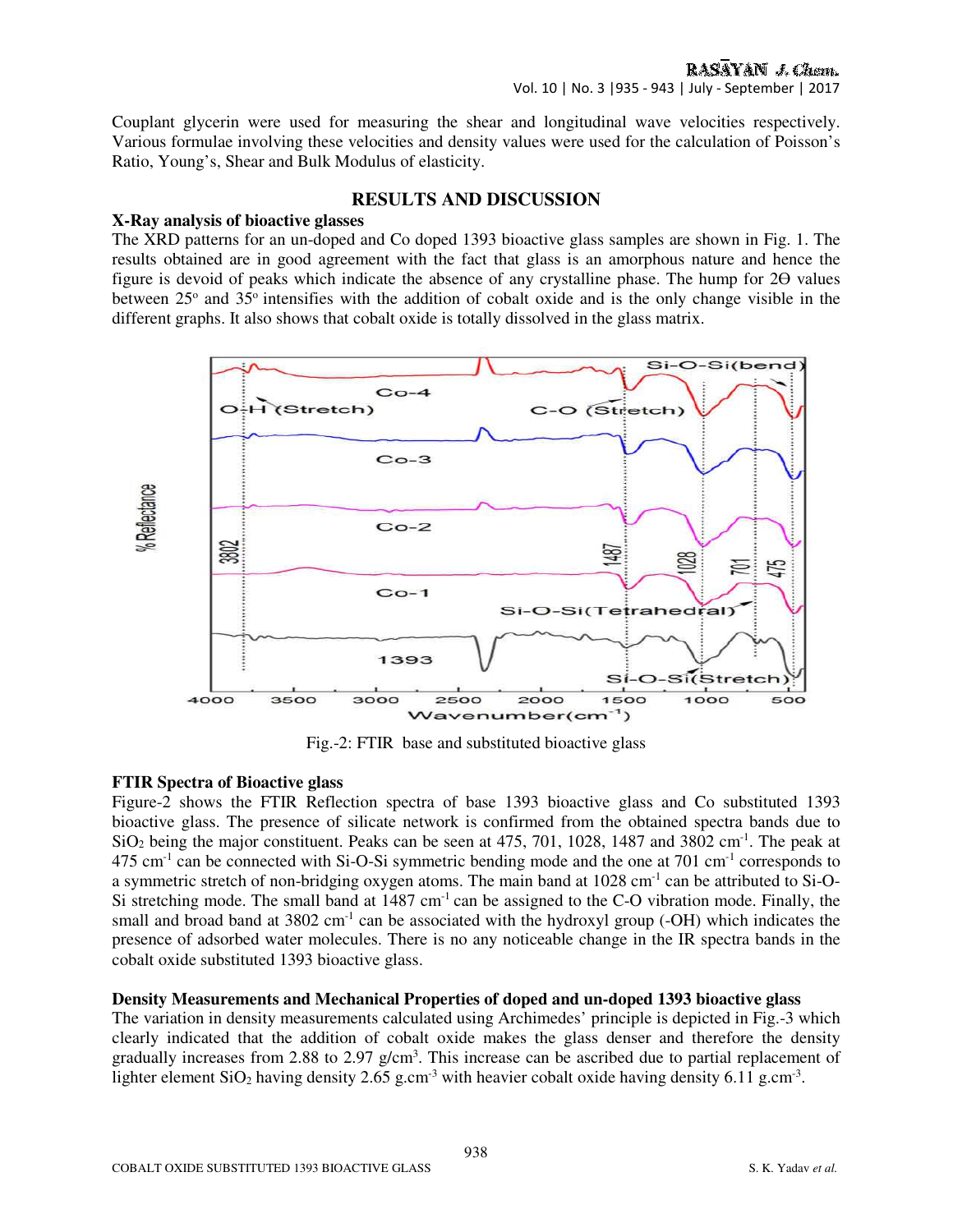# RASAYAN J. Chem.

Vol. 10 | No. 3 |935 - 943 | July - September | 2017

The flexural strength (Fig.-4) of 1393, Co-1, Co-2, Co-3, Co-4 bioactive glass was measured as 44.46, 57.24, 58.41, 62.49, 66.55 MPa and compressive strength (Fig.-5) as 69.82, 78.63, 81.35, 79.15, 84.13 MPa respectively. Micro Hardness (Fig.-6) values on calculation came out to be 5.45, 5.58, 5.61, 5.87, 6.09 GPa for the aforementioned glasses respectively. All of them show an increasing trend on subsequent addition of cobalt oxide. Cobalt acts as a network intermediate when added in quantities less than 2 wt% and as a modifier when its concentration lies between 2 and 4 wt% [36]. As in the present study, there has been a gradual addition of 0-1.65 mol % of  $Co<sup>2+</sup>$  ions it acted as an intermediate and made the glass structure more compact. This justifies the changing trend in the mechanical properties.



Fig.-3: Density of base and substituted bioactive glass



Fig.-4: Flexural strength of base and substituted bioactive glass

### **Elastic Properties**

The elastic properties namely Poisson's Ratio, Young's, Shear and Bulk modulus of glasses were calculated using the longitudinal and shear ultrasonic wave velocities. These values were having graphically represented in Figures- 7 to 10. There is an increase in values of Young's, shear and bulk modulus with an increase in  $Co<sup>2+</sup>$  concentration whereas a slightly decreasing trend in values is observed for Poisson's ratio. The increase in elastic modulus values has been earlier reported by Gaafar and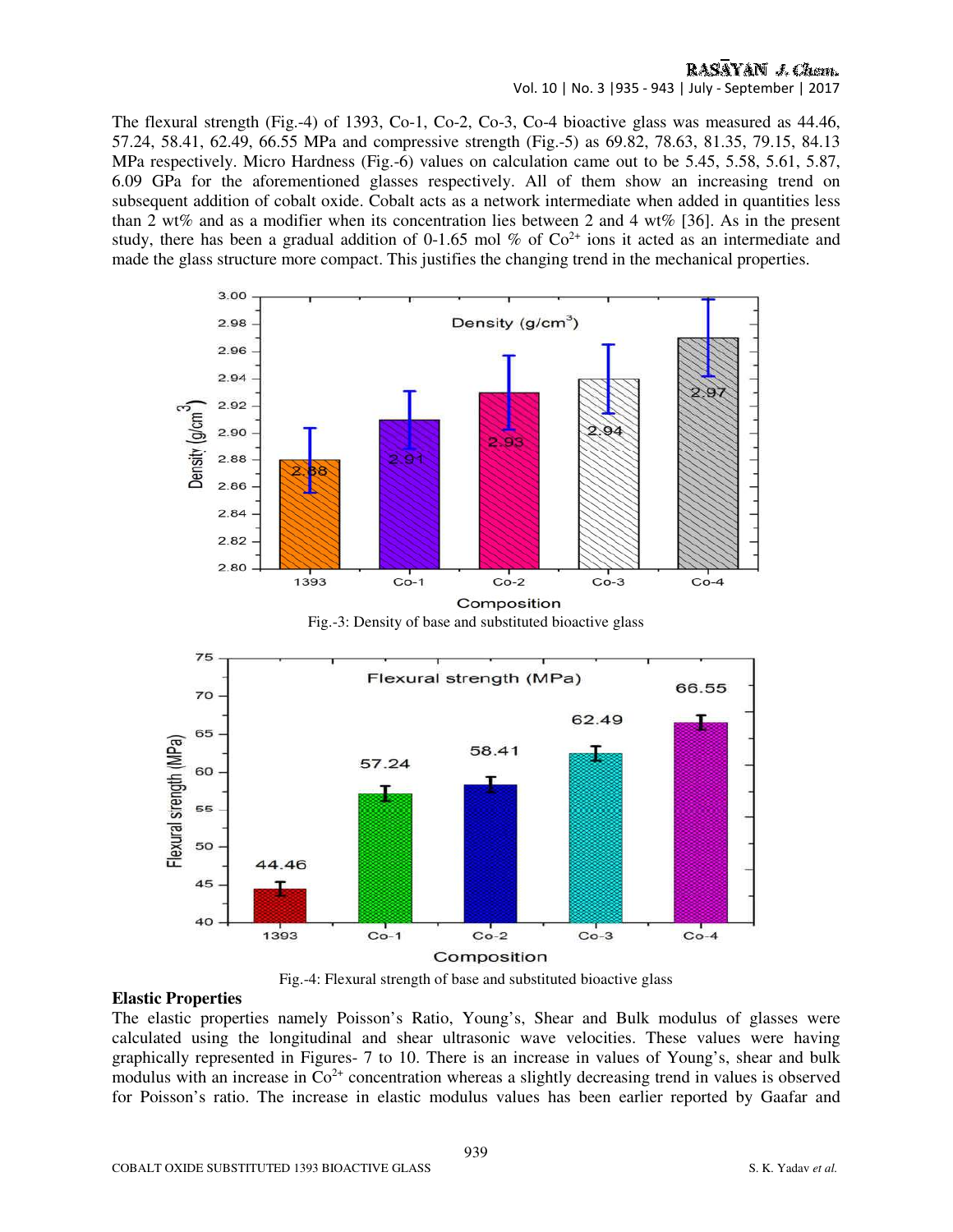Kannapan<sup>40,41</sup> which was ascribed to the increase in connectivity in the glass network. However, the slight reduction in Poisson's ratio could have been due to change in the type of bonding in the glass structure on the addition of cobalt oxide<sup>42</sup>.



Fig.-7: Young's Modulus of base and substituted bioactive glass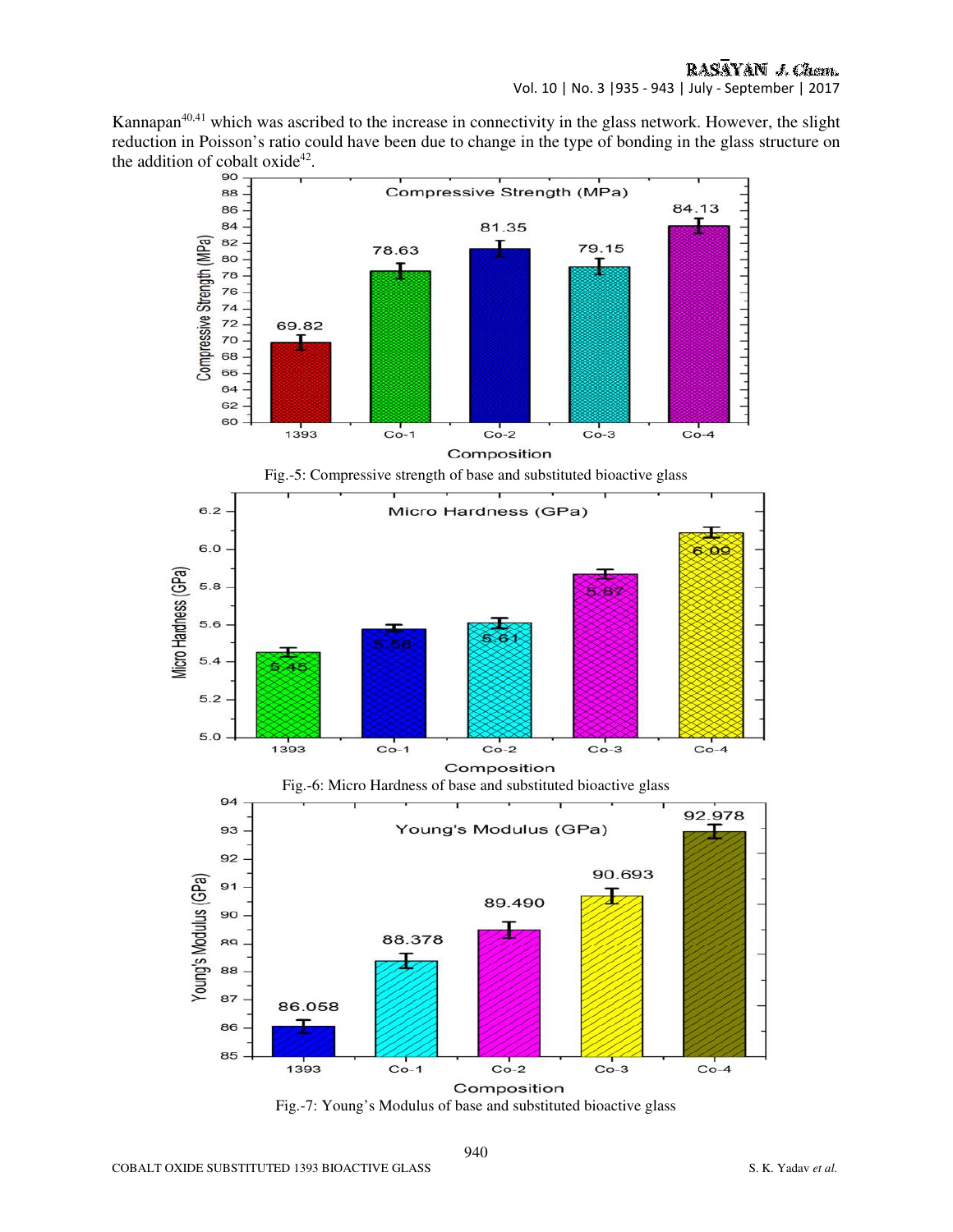

Fig.-10: Poisson's Ratio of base and substituted bioactive glass

# **CONCLUSION**

In the present investigation, various types of properties were carried out on 1393, Co-1, Co-2, Co-3, Co-4 substituted bioactive glass samples. Firstly, the XRD analysis confirmed the amorphous nature of glass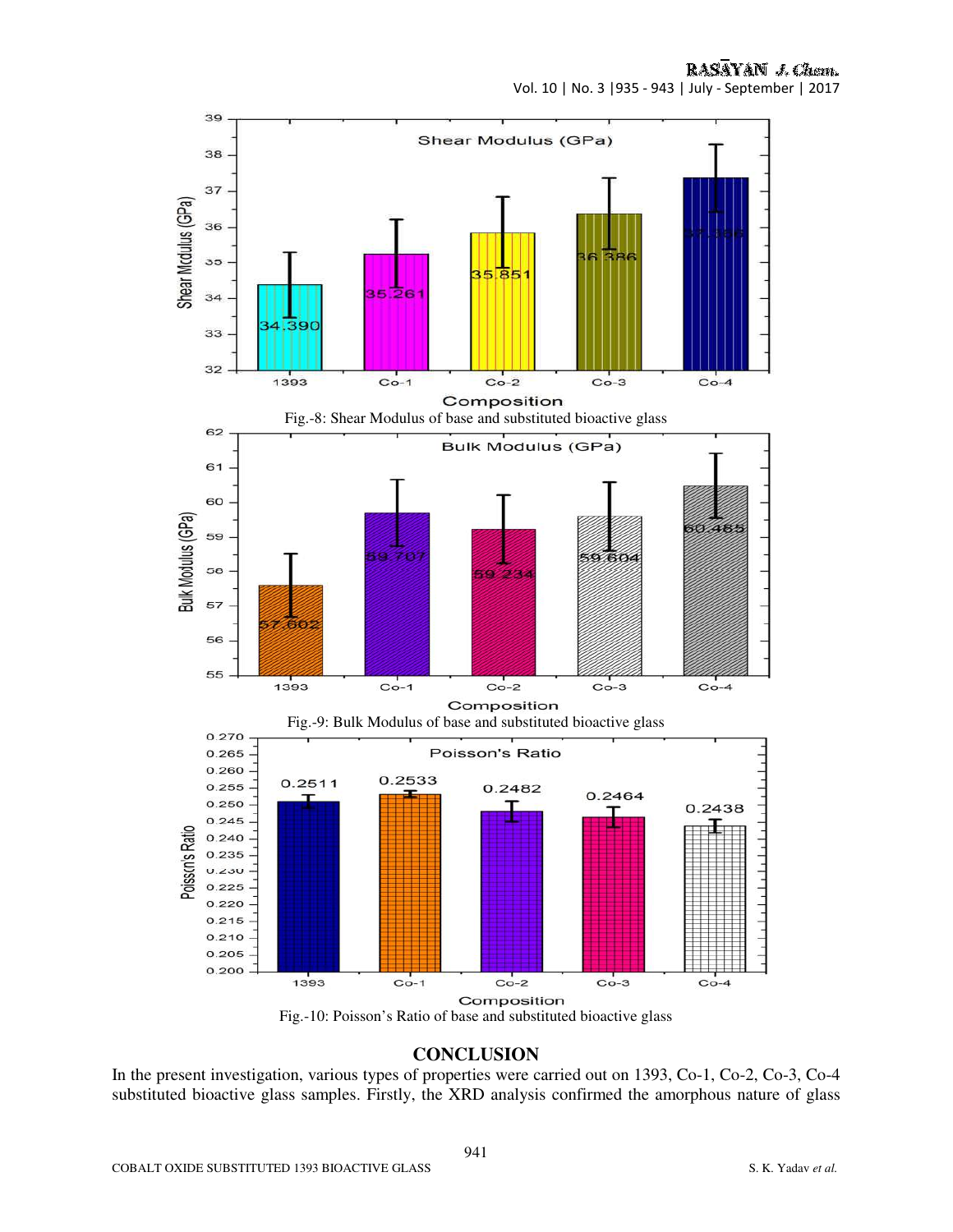# RASAYAN J. Chem.

Vol. 10 | No. 3 |935 - 943 | July - September | 2017

and FTIR result showed the presence of silicate network in the glass structure. The study of mechanical properties namely bending and compressive strength and hardness and elastic properties namely Young's, bulk and shear moduli show an upward trend of increasing the concentration of CoO in the bioactive glass. However, the values for Poisson's ratio reduce slightly on  $Co^{2+}$ addition. On the one hand as the doped bioactive glass emerges to be mechanically stronger than the base glass but on the other hand, it is structurally weaker in due to replacement of stronger Si-O-Si bonds with Co-O-Si bonds. Therefore on summarizing the results obtained from this investigation, it can be concluded that cobalt oxide substituted 1393 bioactive glass can be used in biomedical applications as a potential biomaterial.

# **ACKNOWLEDGMENT**

The authors gratefully acknowledge the HOD Department of Ceramic Engineering, Indian Institute of Technology (Banaras Hindu University) Varanasi -221005, India the honorable Director of Indian Institute of Technology (Banaras Hindu University) Varanasi, India for providing necessary facilities for the present work.

# **REFERENCES**

- 1. L. L. Hench, *J. Am. Ceram.Soc*., **74 (7),** 1487(1991).
- 2. M. N Rahaman. D. E Day, B. S Bal, Q. Fu, S. B Jung, L. F. Bonewald and A. P Tomsia, *Acta Biomater*., **7 (6),** 2355(2011).
- 3. Y. Yun, P. Bray, *J. Non-Cryst. Solids,* **27 (3)** ,363(1978)
- 4. Q.Z. Chen, I.D. Thompson and A.R. Boccaccini, *Biomaterials* ,**27 (11)** 2414(2006).
- 5. T. Kokubo, H. Takadama, *Biomaterials*, **27 (15),** 2907(2006).
- 6. W. Cao and L.L. Hench, Bioactive materials, *Ceram. Int*. ,**22 (6)** 493(1996).
- 7. H. Fu, Q. Fu, N. Zhou,W. Huang, M.N. Rahaman, D.Wang and X. Liu, *Mater. Sci. Eng., C* ,**29 (7)** 2275(2009).
- 8. M. Cerruti, *Phys. Eng. Sci.*, **370**, 1281(2012).
- 9. T. Furukawa and W.B. White, *Phys. Chem. Glasses*, **20 (4),** 69(1979).
- 10. A.R. Boccaccini, *ACS Appl. Mater. Interfaces*, **6**, 2865(2014).
- 11. M. Bellantone, H. D. Williams, and L. L. Hench, *Antimicrob. Agents Chemother*., **46**, 1940(2002).
- 12. S. Haimi, et al., *Acta Biomater*., **5** ,3122(2009).
- 13. M. Diba, F. Tapia, A. R. Boccaccini, and L. A. Strobel, *Int. J. Appl.Glass Sci*, **3** ,221(2012).
- 14. H.Wang et al., *Materials Science and Engineering C* , **58**, 194(2016).
- 15. J. Lao, J. M. Nedelec, and E. Jallot, *J. Mater. Chem*., **19**, 2940(2009).
- 16. E. Gentleman, et al., *Acta Biomater*., **9** ,5771(2013).
- 17. X. Liu, et al., *J. Mater. Sci. Mater. Med*., **20**, 1237(2009).
- 18. H. Pan, X. Zhao, X. Zhang, K. Zhang, L. Li, Z. Li, W. Lam, W. Lu, D. Wang and W. Huang, *J. R. Soc. Interface* ,**7 (48),** 1025(2010).
- 19. D. Clupper and L. Hench, *J. Mater. Sci. Mater. Med*., **12 (10–12)**, 917(2001).
- 20. C.Wu,W. Fan, Y. Zhu,M. Gelinsky, J. Chang, G. Cuniberti, V. Albrecht, T. Friis and Y. Xiao, *Acta Biomater*., **7 (10)**, 3563(2011).
- 21. H. Wang, S. Zhao, J. Zhou, Y. Shen, W. Huang, C. Zhang, M.N. Rahaman and D. Wang, *J. Mater. Chem. B* ,**2 (48)**, 8547(2014).
- 22. W. Hui, W. Deping, H. Wenhai, L. Shihua, C. Xu, S. Youqu, J. Fei and L. Le, *Rare Metal Mater. Eng*. , **43**, 54(2014).
- 23. A. Hoppe, N. S. Geuldal, and A. R. Boccaccini, *Biomaterials*, **32** 2757(2011).
- 24. T. A. Ostomel, Q. Shi, C. K. Tsung, H. Liang, and G. D. Stucky, *Small,* **2(11)** 1261(2006).
- 25. J. Hum and A. R. Boccaccini, *J. Mater. Sci. Mater. Med*., **23**, 2317(2012).
- 26. O. Bretcanu, S. Spriano, C. B. Vitale, and E. Verne, *J. Mater. Sci*., **41**, 1029(2006).
- 27. X. F. Zhang, H. O'Shea, S. Kehoe, and D. Boyd, *J. Mech. Behav. Biomed. Mater*., **4**, 1266(2011).
- 28. L. L Hench, *J. Eur. Ceram. Soc*., **29 (7)**, 1257(2009).
- 29. R. Buttyan, P. Chichester, B. Stisser, S. Matsumoto, M.A. Ghafar and R.M. Levin, *J. Urol*. ,**169(6)**, 2402(2003).